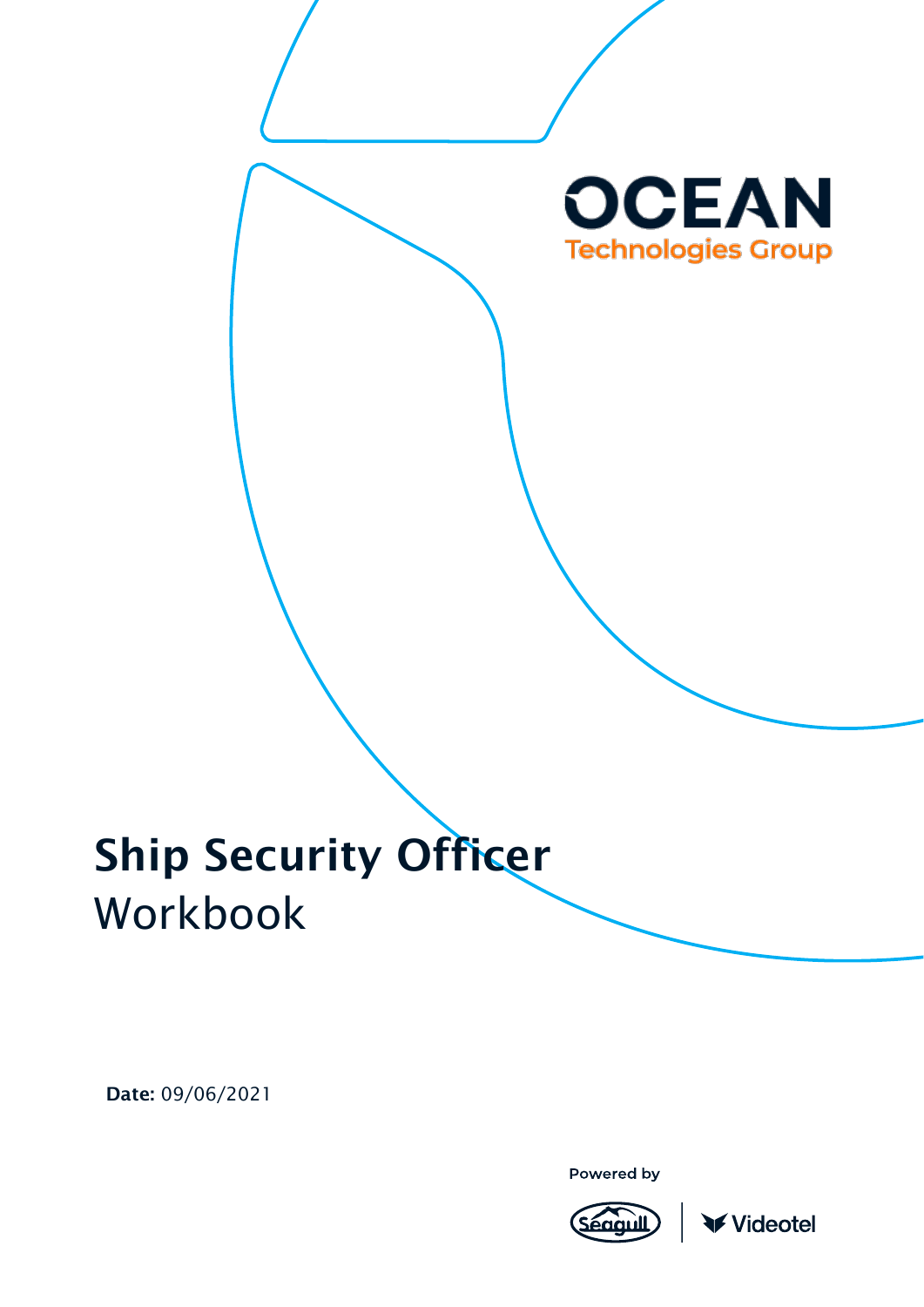

#### **Contents**

| 3. |  |
|----|--|
|    |  |
|    |  |
|    |  |
|    |  |
|    |  |
| 4. |  |
|    |  |

# <span id="page-1-0"></span>1. Information

Please read the following notes carefully before carrying out the assignments. The assignments have been written on the assumption that you have appropriate seagoing experience. You may find that some questions do not apply directly to the type of ship or setting that you are familiar with, however you must attempt to answer these. Use the learning from all course modules, recommended industry publications, the Company SMS and advice from fellow officers onboard to present your answers. All questions must be attempted as incomplete portfolios will be returned unassessed.

# <span id="page-1-1"></span>Health, Safety and Protocol

The assignments in this workbook should only be carried out with the knowledge and approval of the ship's Master and Safety Officer.

UNDER NO CIRCUMSTANCES should you put yourself in any danger while carrying out the suggested activities; ensure you follow safety procedures at all times.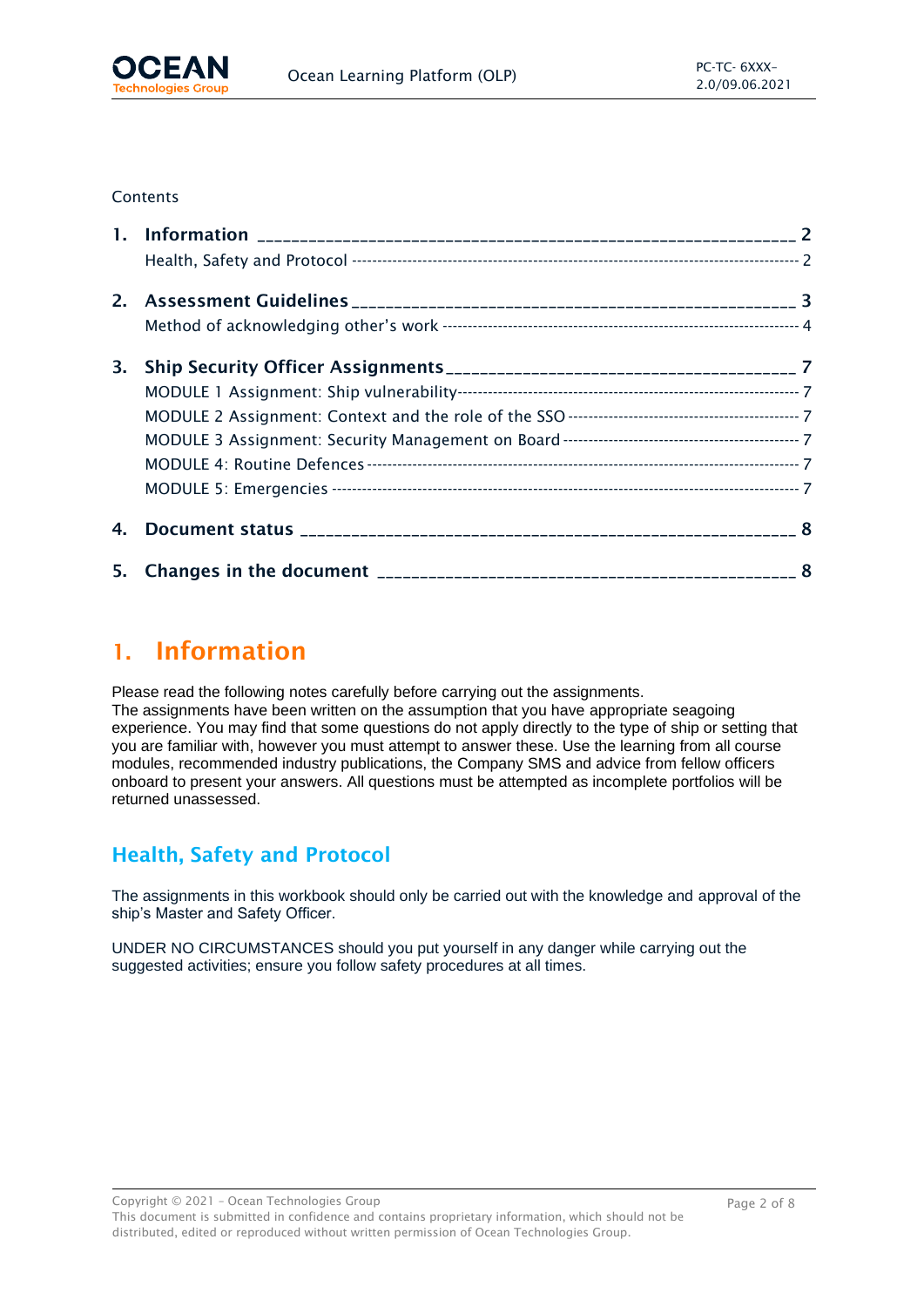

# <span id="page-2-0"></span>2. Assessment Guidelines

#### **Learning Outcomes of the Course**

On successful completion of the course you will:

- 1. understand the importance of ship security and the roles and responsibilities of organisations and individuals involved in it.
- 2. know how to assess security risk, threat and vulnerability to the ship, its personnel, cargo and operations.
- 3. understands the capabilities and limitations of security methods, equipment and systems.
- 4. know how to implement a ship security plan and related regulatory requirements.
- 5. know how to determine the effectiveness of current security arrangements, procedures and equipment.
- 6. understand how to promote security awareness and vigilance onboard ship.

There are five modules in this course mapped to the learning objectives, as follows:

|                                           | <b>LEARNING</b><br><b>OUTCOMES</b><br><b>ASSESSED</b> |
|-------------------------------------------|-------------------------------------------------------|
| Module 1                                  | 1 & 2                                                 |
| <b>INTRODUCTION</b>                       |                                                       |
| Module 2                                  | 1 & 2                                                 |
| SECURITY - ORGANISATION & RESPONSIBILITES |                                                       |
| Module 3                                  | 3 & 4                                                 |
| SECURITY ON BOARD - PLANNING & MANAGEMENT |                                                       |
| Module 4                                  | 3 & 6                                                 |
| SECURITY ON BOARD - ROUTINE DEFENCES      |                                                       |
| Module 5                                  | 5 & 6                                                 |
| <b>EMERGENCIES</b>                        |                                                       |

#### **Assessment**

On this course, you are assessed in two ways:

|               |                                    | Learning        | Min   |
|---------------|------------------------------------|-----------------|-------|
| Assessment    | <b>Delivery</b>                    | <b>Outcomes</b> | Pass  |
|               |                                    | Assessed        | mark  |
| 1. Final Test | Closed questions - onscreen        | 1-6             | 75%   |
| 2. Module     | Open questions – completed offline | $1 - 6$         | Grade |
| Assignments   |                                    |                 |       |

- You must achieve at least 75% in the final test and Grade A or higher in all module assignments. If you do not achieve this result in any one element, you will be required to review the course material and re-attempt that element. Note that a re-assessment fee may be payable.
- All onscreen tests are automatically marked and the result displayed onscreen. You will be required to print your final test result immediately after you complete it. The course documentation checklist refers.

Copyright © 2021 – Ocean Technologies Group

This document is submitted in confidence and contains proprietary information, which should not be distributed, edited or reproduced without written permission of Ocean Technologies Group.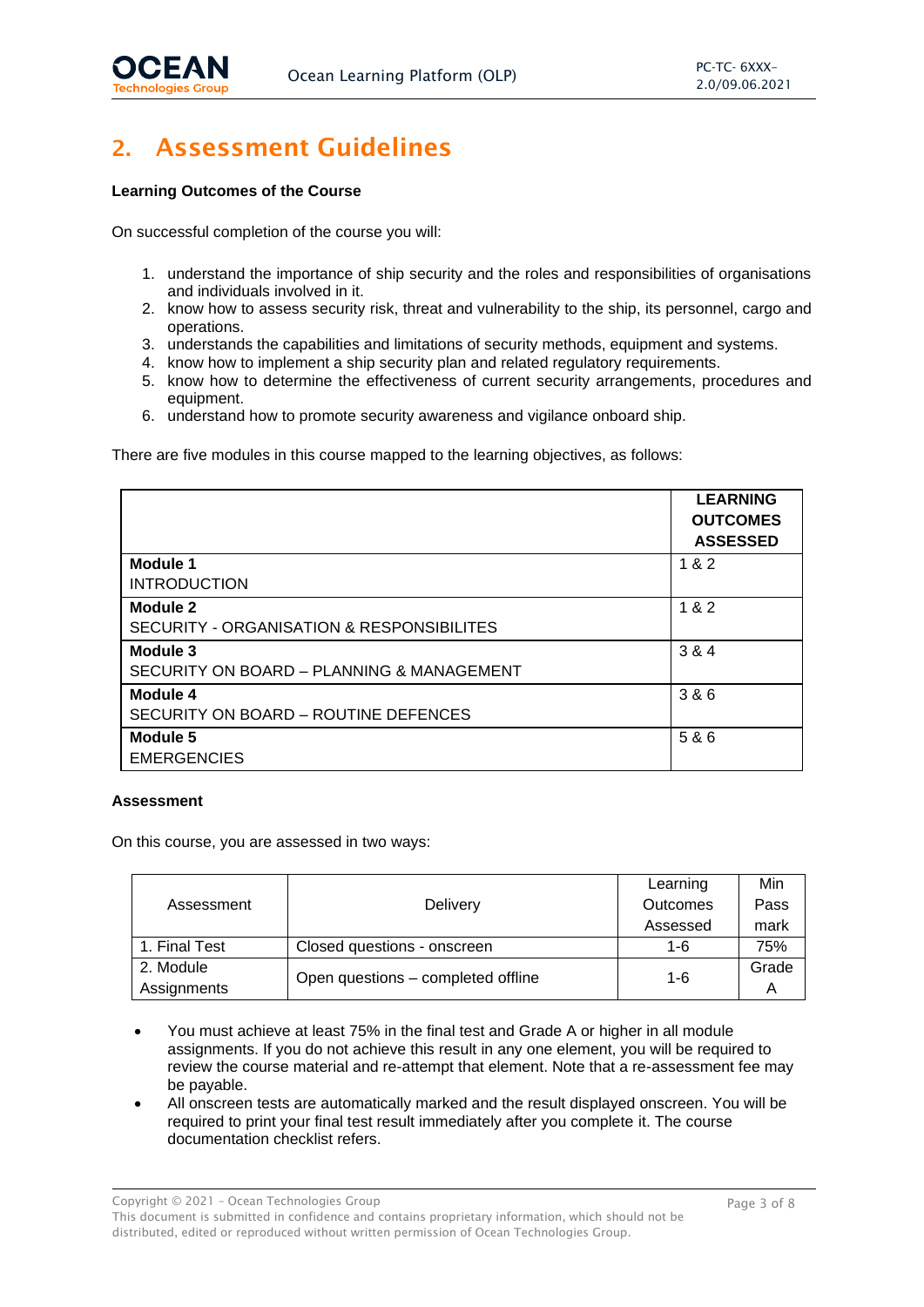

- Criteria marking is used to mark all module assignments. The marking scheme used is provided in **Annex A**.
- A grading sheet will be completed by the course assessor when your module assignments are marked. This will be sent to you. Where necessary the course assessor will provide feedback or notes for your attention.

#### **Completing Module Assignments**

The following word count is suggested for each of the module assignments of the course.

| Module | Question       | Suggested         |
|--------|----------------|-------------------|
|        |                | <b>Word Count</b> |
| 1      | 1              | 75-100            |
|        | 1              | 100-125           |
| 2      | 2              | 50-75             |
|        | 3              | $25 - 50$         |
|        | 1              | 75-100            |
| 3      | $\overline{2}$ | 100-125           |
|        | 3              | 125-150           |
| 4      | 1              | 75-100            |
|        | $\overline{2}$ | 75-100            |
| 5      | 1              | 50-75             |
|        | 2              | 75-100            |

Module assignments should be completed electronically (font size 12) or by hand in clear handwriting. Where required or as appropriate, you may provide diagrams or sketches to illustrate your answers. SMS procedures and documents are accepted as scans/attachments. The course assessor reserves the right to reject work that is not presented clearly and legibly.

You are reminded that all onscreen tests and module assignments **must** be completed under 'exam conditions'. This means under the direct supervision of an authenticating person who will attest that your assessments have been completed unaided and solely by you. You are strongly advised to keep a back-up of all your work before sending it to us for Assessment. Anything you quote or paraphrase from a publication or other source must be referenced in your work, by giving the following information:

- Author's name
- Title of Publication
- Year (and day/month if a newspaper article or magazine) published
- Page reference
- Name of Publisher
- Place of Publication

# <span id="page-3-0"></span>Method of acknowledging other's work

a) Use "quotation marks" round the actual words you have copied and insert a brief reference in brackets () at the end. The brief reference should contain author's name and publication year only.

Copyright © 2021 – Ocean Technologies Group

This document is submitted in confidence and contains proprietary information, which should not be distributed, edited or reproduced without written permission of Ocean Technologies Group.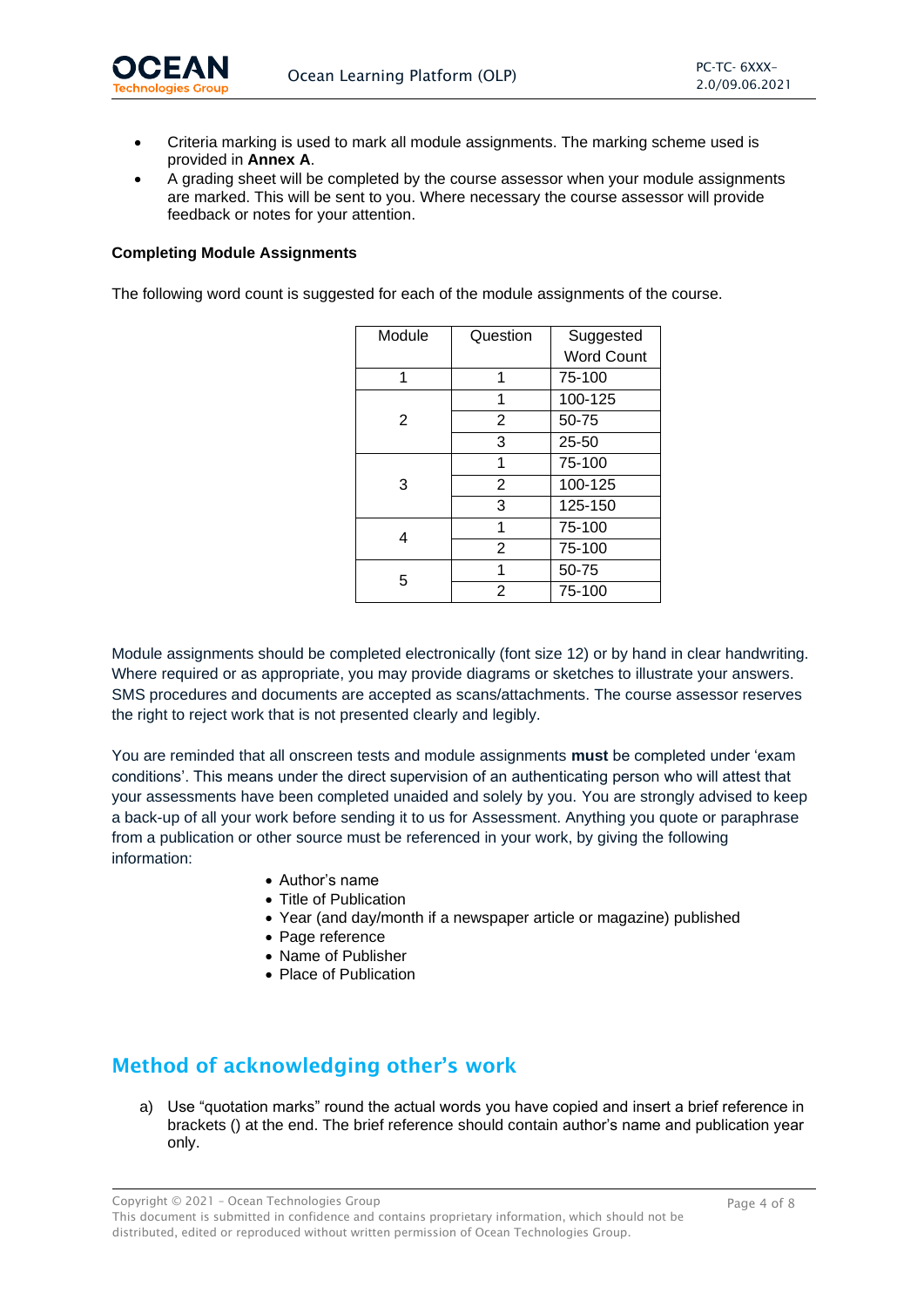

b) Supply the full reference in a list at the end of your answer.

i. Example

"Crude Oil is any oil occurring naturally in the earth whether or not treated to render it suitable for transportation and includes:…" (SOLAS 1997 p148)

*and then, at the end of the answer, supply the full reference thus*:

SOLAS, Consolidated Edition 1997, Ch II-2 Para 28, International Maritime Organization, London.

If you need assistance or clarification on the contents of this workbook, do not hesitate to contact us at [courses@oceantg.com](mailto:courses@oceantg.com)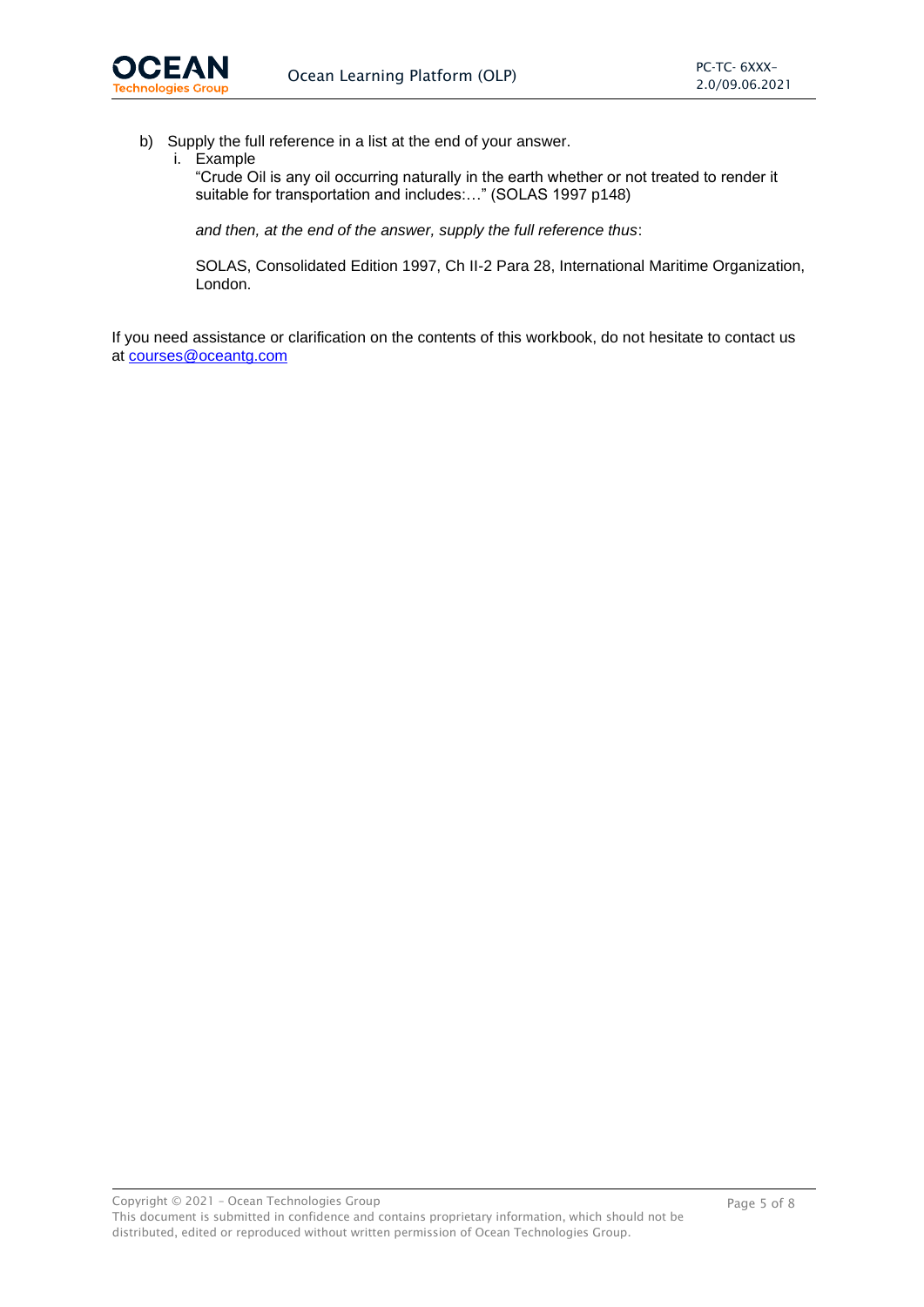#### **ANNEX A - GRADE CRITERIA FOR MODULE ASSIGNMENTS**

Notes

- Percentage marks shown under each grade are for guidance only. The assessor will only issue a grade for each module assignment.
- All module assignments must achieve a pass grade for a course certificate to be issued.

| <b>GRADE CRITERIA</b>                                                                                                |                                                                      |                                                                                                                            |                                                                                                                           |                                                                                                                           |                                                                                                                                   |
|----------------------------------------------------------------------------------------------------------------------|----------------------------------------------------------------------|----------------------------------------------------------------------------------------------------------------------------|---------------------------------------------------------------------------------------------------------------------------|---------------------------------------------------------------------------------------------------------------------------|-----------------------------------------------------------------------------------------------------------------------------------|
| <b>MARKING CRITERIA:</b>                                                                                             | <b>Grade D</b><br>Refer<br>$(0-24%)$                                 | <b>Grade C</b><br>Refer<br>$(25-49%)$                                                                                      | <b>Grade B</b><br><b>Refer</b><br>$(50-74%)$                                                                              | <b>Grade A</b><br><b>Pass</b><br>$(75-85%)$                                                                               | Grade A+<br><b>Pass</b><br>$(86-100%)$                                                                                            |
| <b>Submitted answer fully</b><br>addresses the assignment<br>question                                                | Poor, significant missing<br>or inaccurate information               | Unsatisfactory, mostly<br>inaccurate or missing<br>information                                                             | Satisfactory, planning and<br>structure but key elements<br>missing or inaccurate                                         | Good, any errors or omissions<br>are within acceptable limits                                                             | Excellent, all key criteria<br>included with no factual errors                                                                    |
| Comprehensive knowledge of<br>relevant taught material has<br>been demonstrated                                      | Poor, core modules<br>information missing or<br>superficial coverage | Unsatisfactory, superficial,<br>inaccurate or weak<br>description of taught content                                        | Mainly satisfactory, but<br>some elements of relevant<br>content missing                                                  | Good description of relevant<br>content appropriate to<br>question. Some use of<br>additional information sources<br>used | Excellent description of<br>relevant content appropriate to<br>question. Additional<br>information sources used to<br>good effect |
| Knowledge of industry best<br>practice, Codes and/or<br><b>Regulations has been</b><br>demonstrated where applicable | Token attempt. Poor,<br>missing or inaccurate<br>information         | Incorrect or limited<br>application of Codes or<br>regulations used. Little use<br>of best practice applied to<br>question | Answer is satisfactory with<br>some limited use of<br>Codes, regulations or best<br>practice in answering the<br>question | Good knowledge of relevant<br>industry best practice, Codes<br>and/or Regulations<br>demonstrated                         | Thorough knowledge of<br>relevant industry best practice,<br>Codes and/or Regulations fully<br>demonstrated                       |
| Work shows evidence of further<br>reading beyond the taught<br>content                                               | Poor, little or none is<br>evident                                   | Some evidence shown                                                                                                        | Satisfactory in some<br>respects, but limited in<br>scope                                                                 | Good use of further reading<br>shown in answer                                                                            | Excellent, consistent evidence<br>of further reading has been<br>used                                                             |
| Word count for each question<br>has been complied with                                                               | Little attempt made to<br>meet word count limits                     | Word count limits not met for<br>majority of modules                                                                       | Word count limits have<br>been met for majority of<br>modules                                                             | Word count limits met                                                                                                     | Word count limits met                                                                                                             |

Copyright © 2021 – Ocean Technologies Group

Page 6 of 8

This document is submitted in confidence and contains proprietary information, which should not be distributed, edited or reproduced without written permission of Ocean Technologies Group.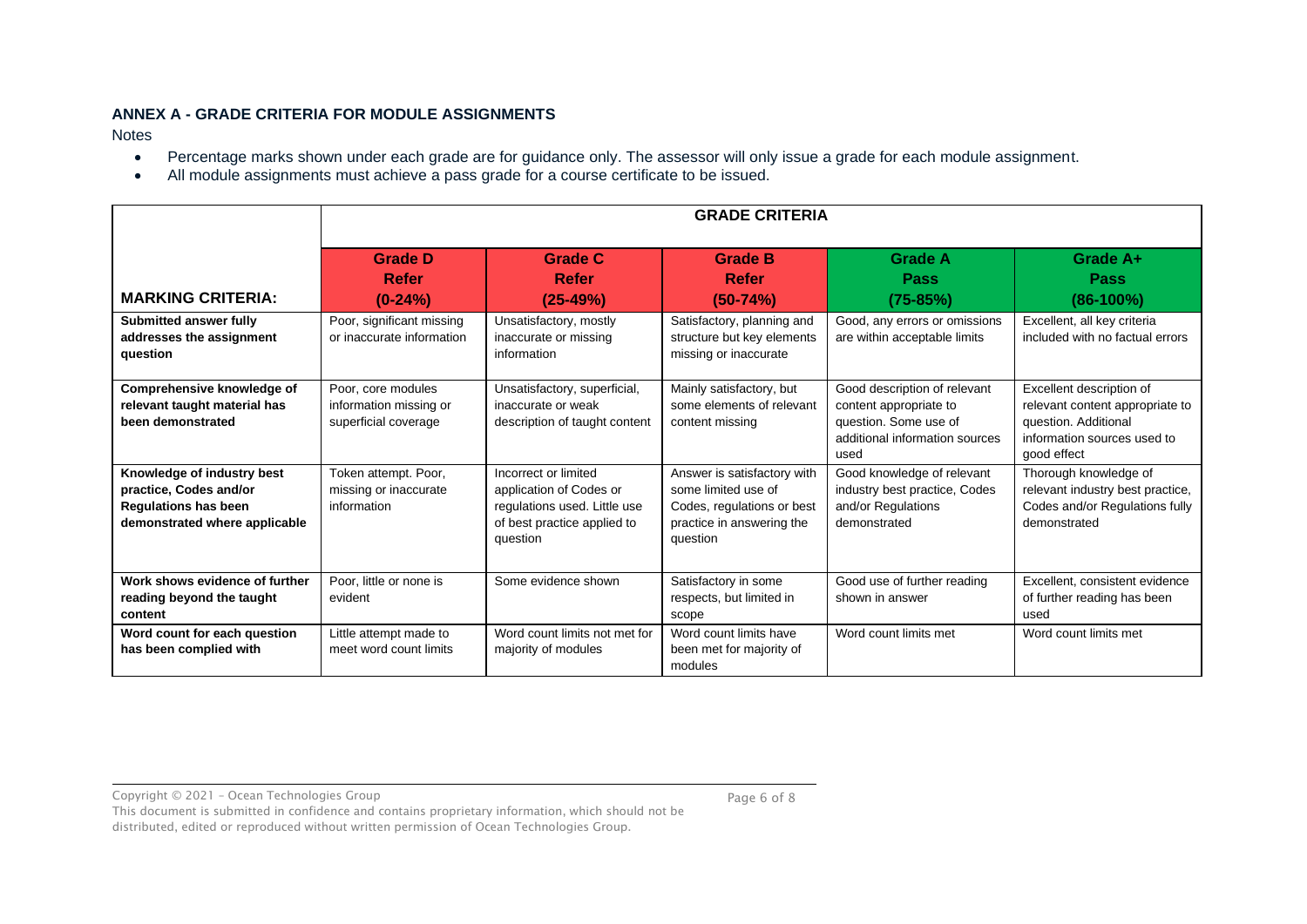# <span id="page-6-0"></span>3. Ship Security Officer Assignments

# <span id="page-6-1"></span>MODULE 1 Assignment: Ship vulnerability

1. Describe the circumstances or factors which might make the types of ship in your fleet especially vulnerable to or tempting targets for attacks.

### <span id="page-6-2"></span>MODULE 2 Assignment: Context and the role of the SSO

1. If you are taking up the position of SSO on a ship you are not familiar with, what characteristics of the ship and crew would you need to know to enable you to manage security on board effectively?

2. Explain where and from whom you would obtain advice about the particular security threat in any one location and indicate where you would be able to find out your Flag State's requirements with regard to security.

3. Produce a flowchart showing typical communications between a PFSO, CSOs and ships in the fleet. A basic diagram showing the inter-relationship between the SSO, CSO, and PFSO will suffice for a Pass.

### <span id="page-6-3"></span>MODULE 3 Assignment: Security Management on Board

1. List the plans, procedures and documentation which the ISPS Code requires on board ship.

2. State the duration of validity of the International Ship Security Certificate and arrangements for intermediate verification.

3. State the ISPS definition of the 3 levels of security and describe the measures that would be taken at each level.

# <span id="page-6-4"></span>MODULE 4: Routine Defences

1. Describe routine defensive measures necessary to control access to the ship and access within the ship.

2. Describe the key elements that contribute to effective search procedures on your ship.

# <span id="page-6-5"></span>MODULE 5: Emergencies

If a suspicious package or device is discovered on board (which could be a bomb), list the procedures that should be followed and some of the specific actions which should definitely be avoided.

2. Describe how you or other trained crew members on board should deal with a situation where the behaviour of a crowd is starting to become a problem.

Copyright © 2021 – Ocean Technologies Group

This document is submitted in confidence and contains proprietary information, which should not be distributed, edited or reproduced without written permission of Ocean Technologies Group.